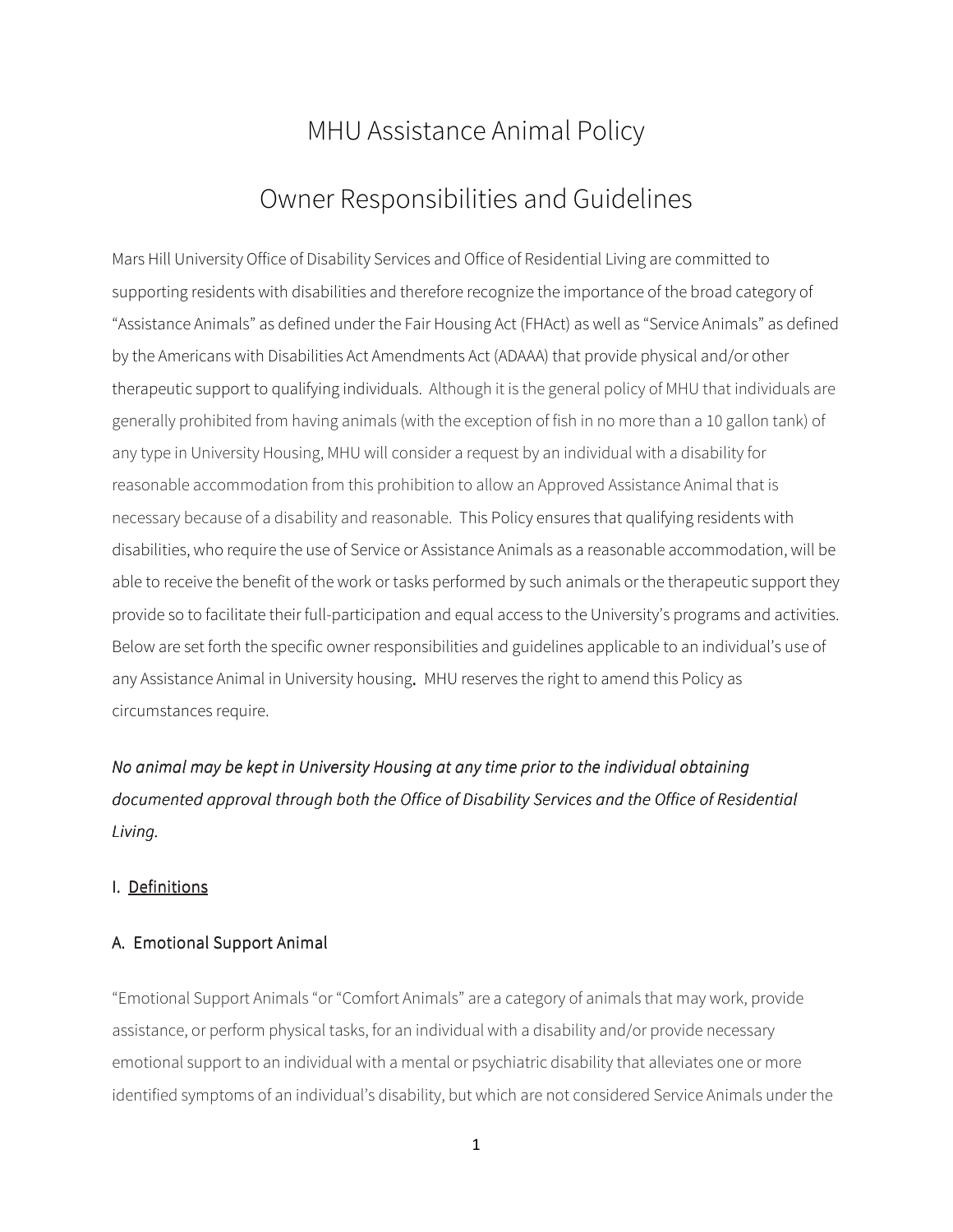ADAAA. Some Assistance Animals are professionally trained, but in other cases Assistance Animals provide the necessary support to individuals with disabilities without any formal training or certification. Dogs are commonly used as assistance animals, but any animal within reason may serve a person with a disability as an Assistance Animal.

The question in determining if an Assistance Animal will be allowed in University housing is whether or not the Assistance Animal is necessary because of the individual's disability to afford the individual an equal opportunity to use and enjoy University housing and its presence in University housing is reasonable. However, even if the individual with a disability establishes necessity for an Assistance Animal and it is allowed in University housing, an Assistance Animal is not permitted in other areas of the University (e.g. dining facilities, libraries, academic buildings, athletic building and facilities, classrooms, labs, individual centers, etc.).

#### B. Service Animal (ADA)

The Department of Justice ADA regulations define "Service Animal" as a dog that is individually trained to do work or perform tasks for the benefit of an individual with a disability, including a physical, sensory, psychiatric, intellectual, or other mental disability. The revised regulations specify that the provision of emotional support, well-being, comfort, or companionship do not constitute work or tasks for purposes of this definition. A trained Service Dog must be permitted to accompany the Owner with a disability to all areas of the facility where the student population and members of the public are normally allowed to go.

#### C. Owner

The "Owner" is the individual who has requested the accommodation and has received approval to bring an Assistance Animal into University Housing.

#### D. Disability

A disability is a physical or mental impairment that substantially limits one or more major life activities.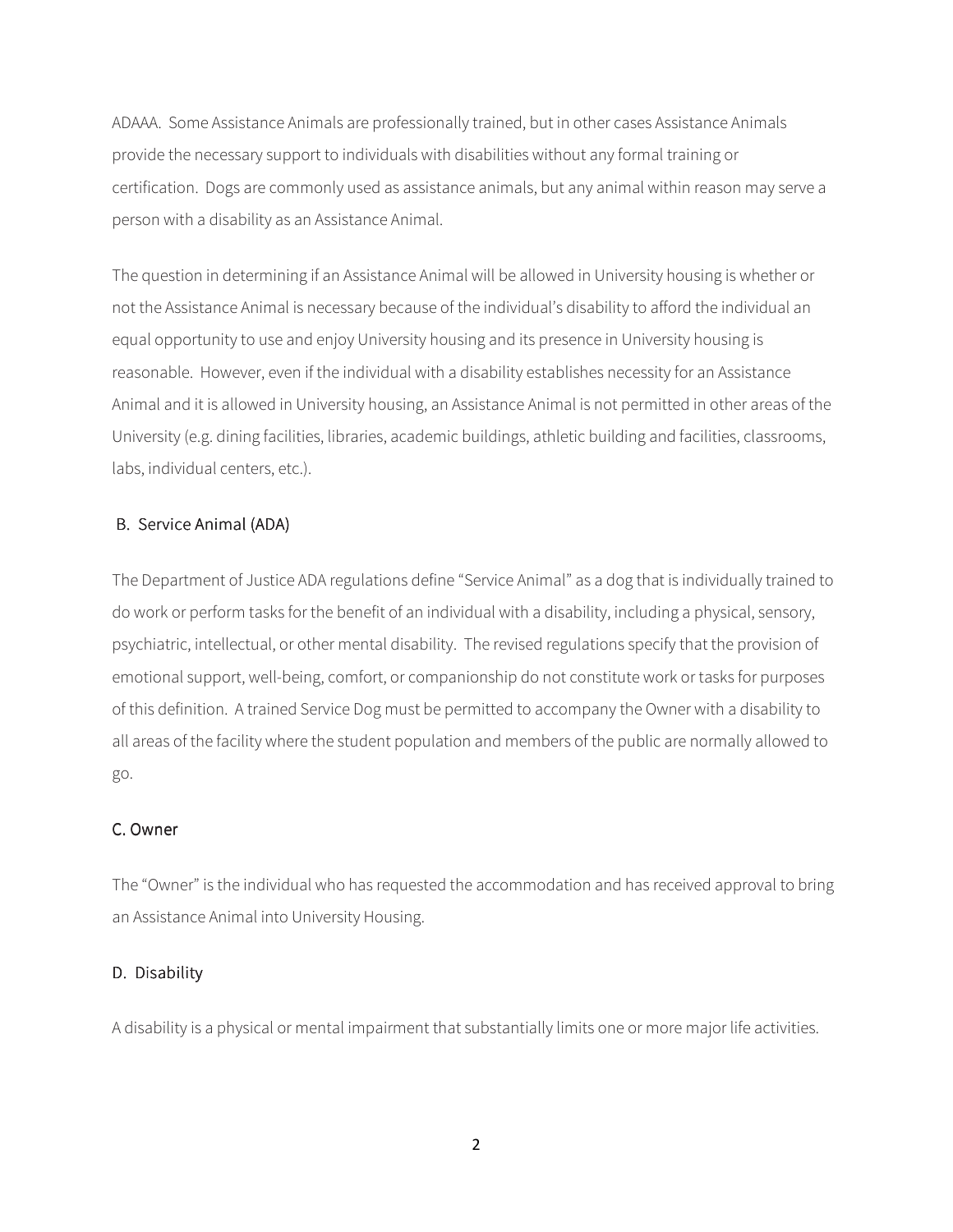#### E. Disability Services Office

The Office of Disability Services collaborates with individuals, faculty, and staff to ensure that individuals with disabilities have equal access to all MHU programs and activities.

#### II. Procedures for Requesting Service Dog or Emotional Assistance Animal in University Housing

Individuals with a disability who reside or intend to reside in University housing and who wish to request a Service Dog or Emotional Assistance Animal in University Housing must contact the Disability Services Coordinator and follow general procedures set forth in the MHU Housing Accommodations Policy. Students must submit an MHU Disability Services Request for Housing Accommodations Form and follow all other guidelines regarding the verification of disability and the specific type of animal request as specified on http://www.mhu.edu/campus-life/disability-services/housing-and-nonacademic-accommodations-policies. The Disability Services Coordinator will evaluate and determine whether the individual making the request qualifies as a person who has a disability-related need for either a Trained Service Dog or Assistance Animal. Next, the Office of Disability Services will consult with the Office of Residence Life to determine whether the presence of the specifically requested animal within an available housing assignment is reasonable and an appropriate time of entry. Upon written notice from the Office of Disability Services, qualifying students will be asked to arrange to meet with the Office of Residential Life to complete the registration and Assistance Animal approval process prior to before bringing an animal into the residence.

The individual making the request for an Assistance Animal accommodation should complete and submit the MHU Disability Services Request for Housing Accommodations Form along with completing the verification requirements with the Office Disability Services as soon as practicably possible before the need to move into University housing. If the request for accommodation is made fewer than 60 days before the individual intends to move into University housing, MHU cannot guarantee that it will be able to meet an approved individual's accommodation needs during the first semester of occupancy. If the need for the accommodation arises when an individual already resides in University housing, he/she should contact Disability Services and complete the request/approval process according to

3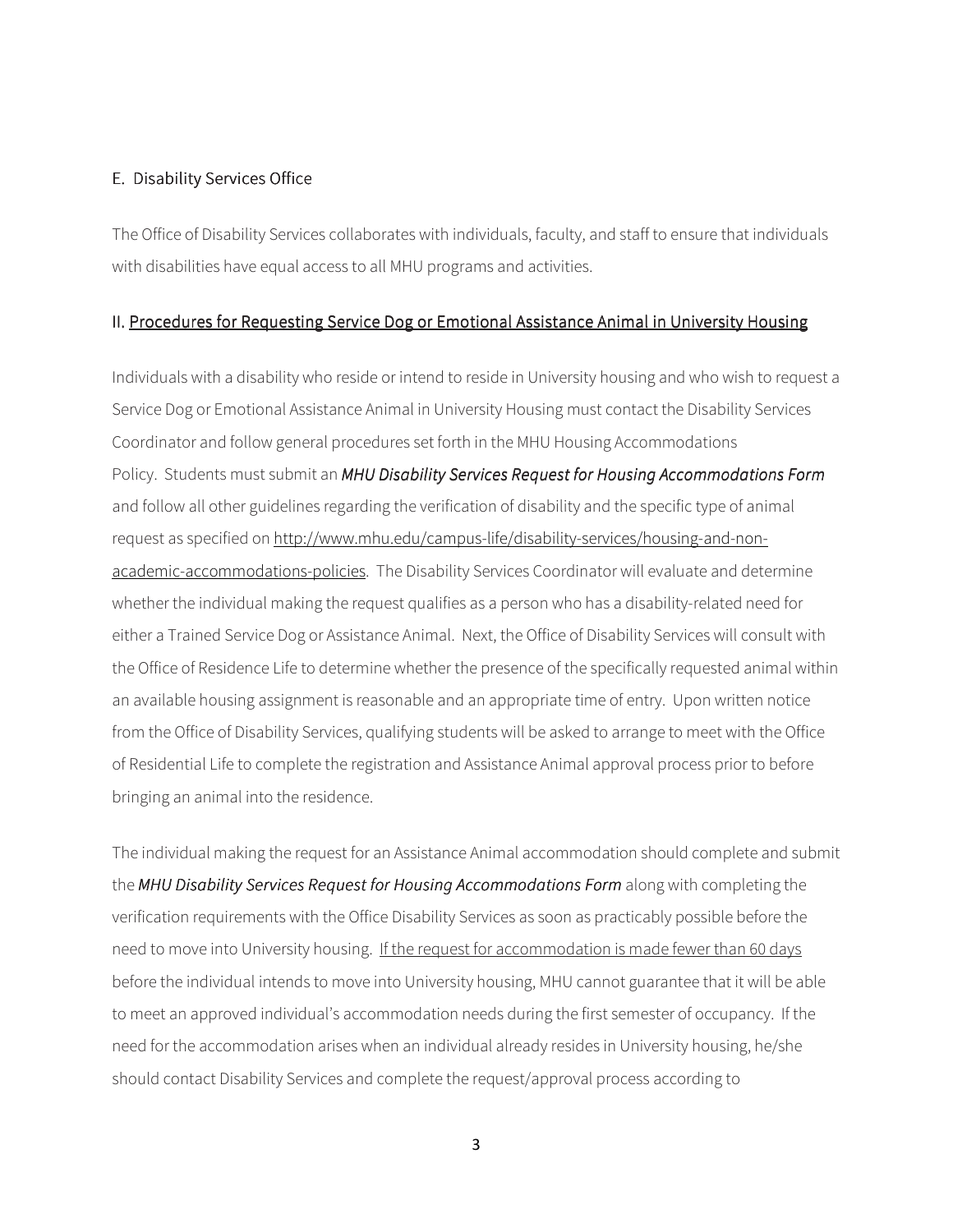http://www.mhu.edu/campus-life/disability-services/housing-and-non-academic-accommodationspolicies as soon as practicably possible. MHU cannot guarantee that it will be able to meet the accommodation needs during the semester or term in which the request is received but all approved accommodation needs will be considered.

#### III. Responsibilities and Guidelines for Owners of Approved Assistance Animals (Service & ESA)

#### A. Responsibilities

- 1. The Owner is responsible for assuring that the Approved Animal does not unduly disturb or interfere with the routine activities of the residence hall community or cause difficulties for its residents.
- 2. The Owner is financially responsible for the actions of the Approved Animal including bodily injury or property damage. Property damage may include but is not limited to replacement of furniture, carpet, windows, walls, flooring, etc. Costs incurred for cleaning or pest control beyond a reasonable standard as a result of the animal's presence will also be the Owner's responsibility. The Owner is expected to cover these costs at the time of repair or when vacating the residence. The University shall have the right to bill the Student account for unmet obligations.
- 3. The Owner is responsible for ensuring the cleanup of the animal's waste in a safe, sanitary, and timely manner. Indoor animal waste, such as cat litter, and solid waste deposited outside must be secured in a plastic bag and disposed of in outside trash receptacles.
- 4. Care and supervision of the animal are the responsibility of the individual who benefits from the Approved Animal's use. The Owner is required to maintain control of the animal at all times. The owner may not leave the campus overnight or on breaks without the animal or leave in the care of another student in residence. Any evidence of mistreatment or abuse may result in one or more of the following actions: a) immediate removal of the Assistance Animal; b) referral to the MHU Judicial Board and/or; c) referral to Madison County Local Animal Ordinance Control enforcement officials.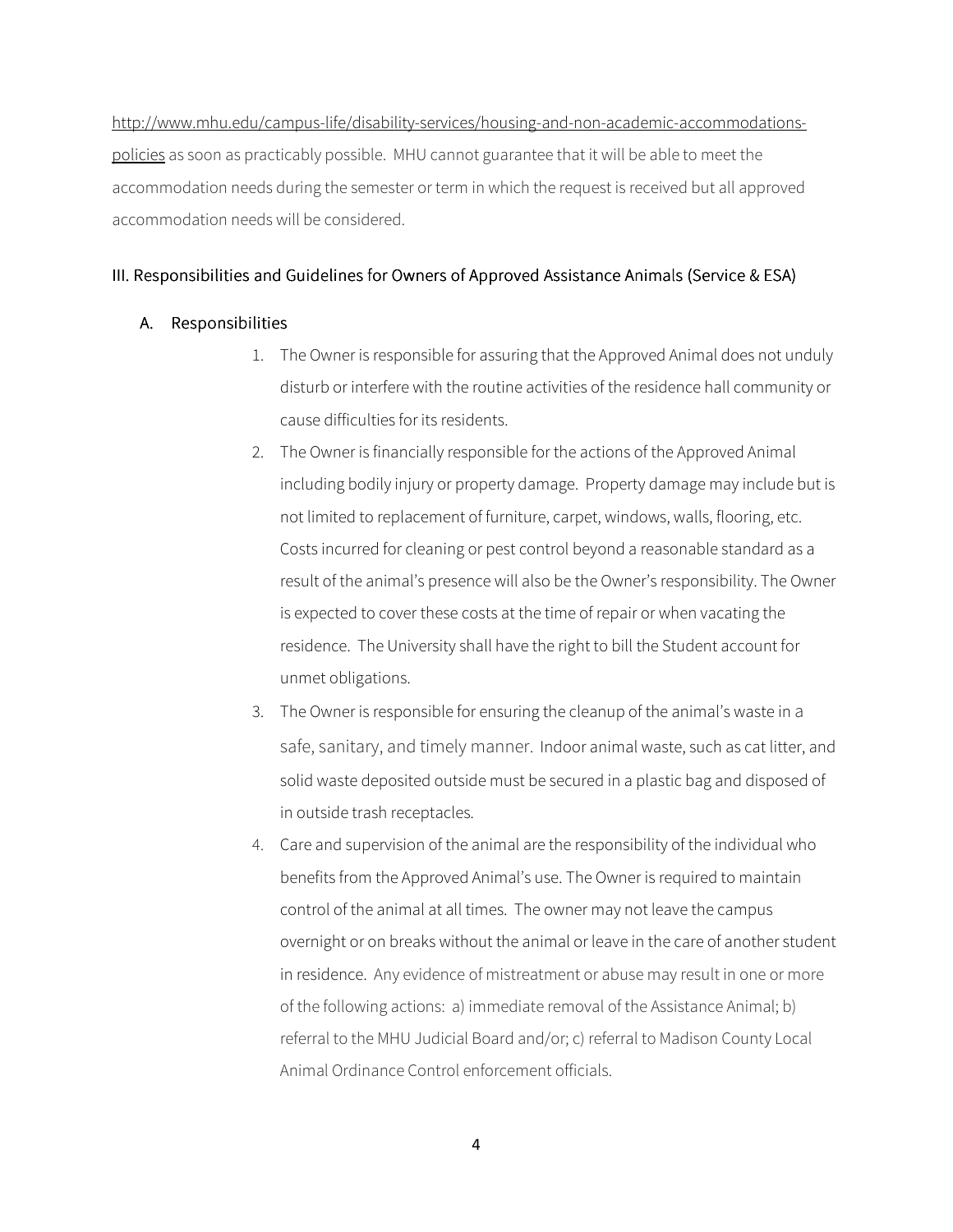5. The Owner must notify the Office of Disability Services in writing if the Approved Animal is no longer needed or is no longer in residence. To replace an Assistance Animal, the new animal must be necessary because of the Owner's disability and the Owner must follow the procedures outlined by Office of Disability Services when requesting a different animal.

#### **B.** General Guidelines

- 1. The Owner's residence may be routinely inspected to insure health and safety standards are being maintained. MHU will not require an individual with a disability to pay a preliminary deposit or surcharge for an approved Assistance Animal. However, an individual with a disability may be charged for any damage caused by his or her Assistance Animal beyond reasonable wear and tear to the same extent that it charges other individuals for damages beyond reasonable wear and tear. If fleas, ticks or other pests are detected through inspection, the residence will be treated using approved fumigation methods by a universityapproved pest control service. The Owner will be billed for the expense of any pest treatment above and beyond standard pest management in the residence halls. The university shall have the right to bill the individual's account for unmet obligations under this provision.
- 2. Trained Service Dogs may generally travel freely with their owner throughout University Housing (and other areas of the University). Students should be aware that access will be denied to a service dog when:
	- a. the animal is out of control and its handler does not take effective action to control it;
	- b. the animal is not housebroken;
	- c. the animal poses a direct threat to the health or safety of others.
- 3. Emotional Support or Comfort Animals must be contained within the student's assigned room or suite except when transported outside the residence in an animal carrier or controlled by leash or harness. Owners may not bring Emotional Support Animals into other campus buildings (including residence halls not occupied by the owner) or campus venues such as athletic facilities.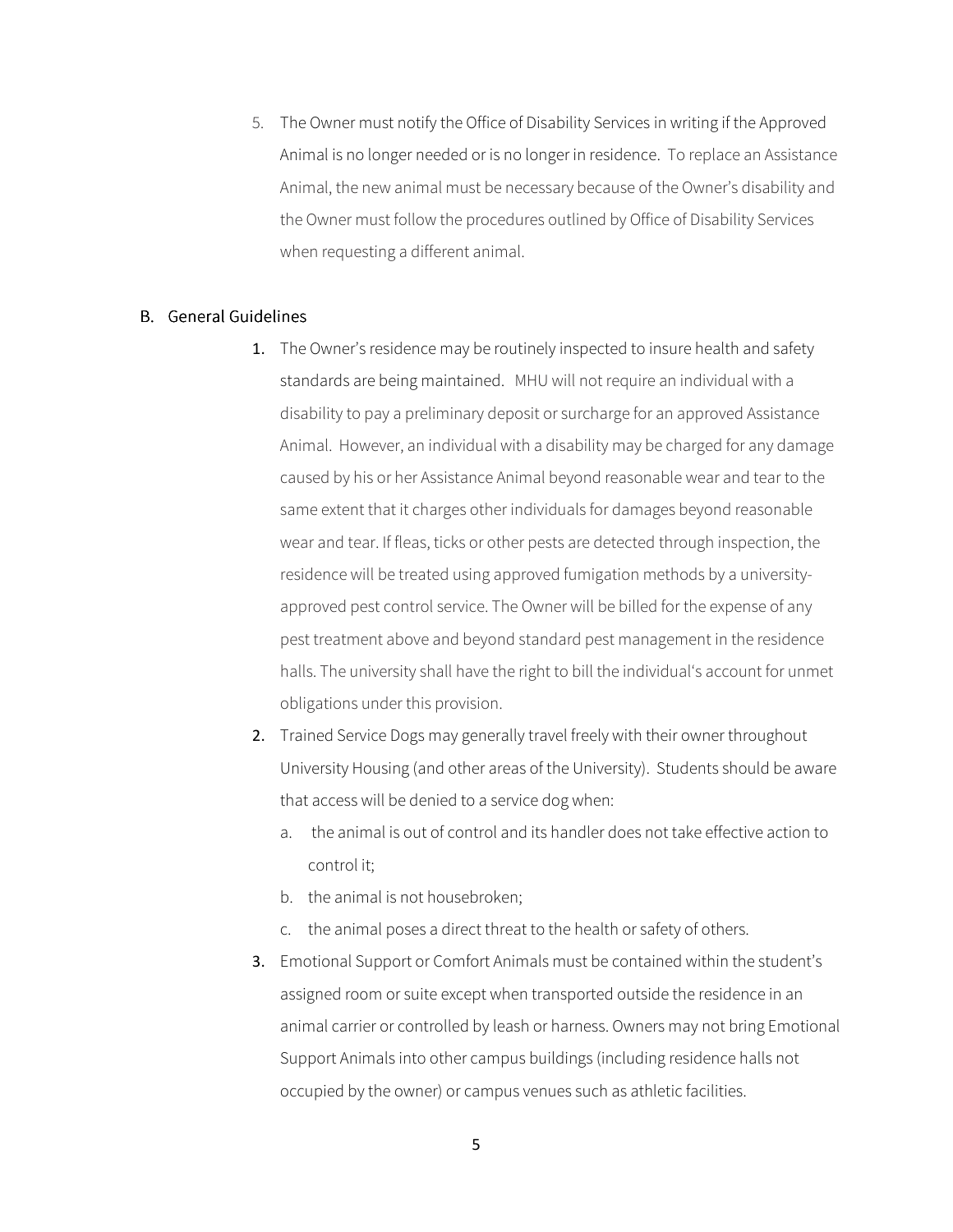- 4. Roommates or suitemates of the Owner will be asked to sign an agreement allowing the Approved Assistance Animal to be in residence with them. In the event of a conflict, the Office of Residence Life will arrange for either the owner and animal or the roommate/suitemate to be moved to a different location.
- 5. Health: All animals must be in good health and have an annual clean bill of health from a licensed veterinarian. Documentation can be a veterinarian's statement regarding the animal's health. In accordance with local ordinances and regulations the animal must be immunized against diseases common to that type of animal. Dogs must have current vaccination against rabies and wear a rabies vaccination tag. To avoid disruption of the residential community and because of the nature of MHU's residence halls with shared common spaces within close quarters with community entrances/exits, dogs and cats must be a minimum of 6 months in age and spayed/neutered. Please refer to the Madison County Animal Control Ordinance at

http://www.madisoncountync.org/3354/Animal%20Ordinance.pdf for additional information. The University has the right to require documentation of compliance with such ordinances, laws, and/or regulations, which may include a vaccination certificate. The University reserves the right to direct that the approved animal receive veterinary attention.

- 6. Approved Animals may not be left overnight in University Housing alone nor can be left in the care of another student in residence. Animals must be taken with the student if Owners leave the campus for a prolonged period. The Owner is responsible for ensuring that the Assistance Animal is contained or crated, as appropriate, when leaving the animal alone in the residence.
- 7. MHU Personnel shall not be required to provide care or food for any Assistance Animal including, but not limited to, removing the animal during emergency evaluation for events such as a fire alarm. Emergency personnel will determine whether to remove the animal and may not be held responsible for the care, damage to, or loss of the animal.
- 8. The Owner must fully cooperate with University personnel with regard to meeting the terms of this Policy and developing procedures for care of the animal (e.g.,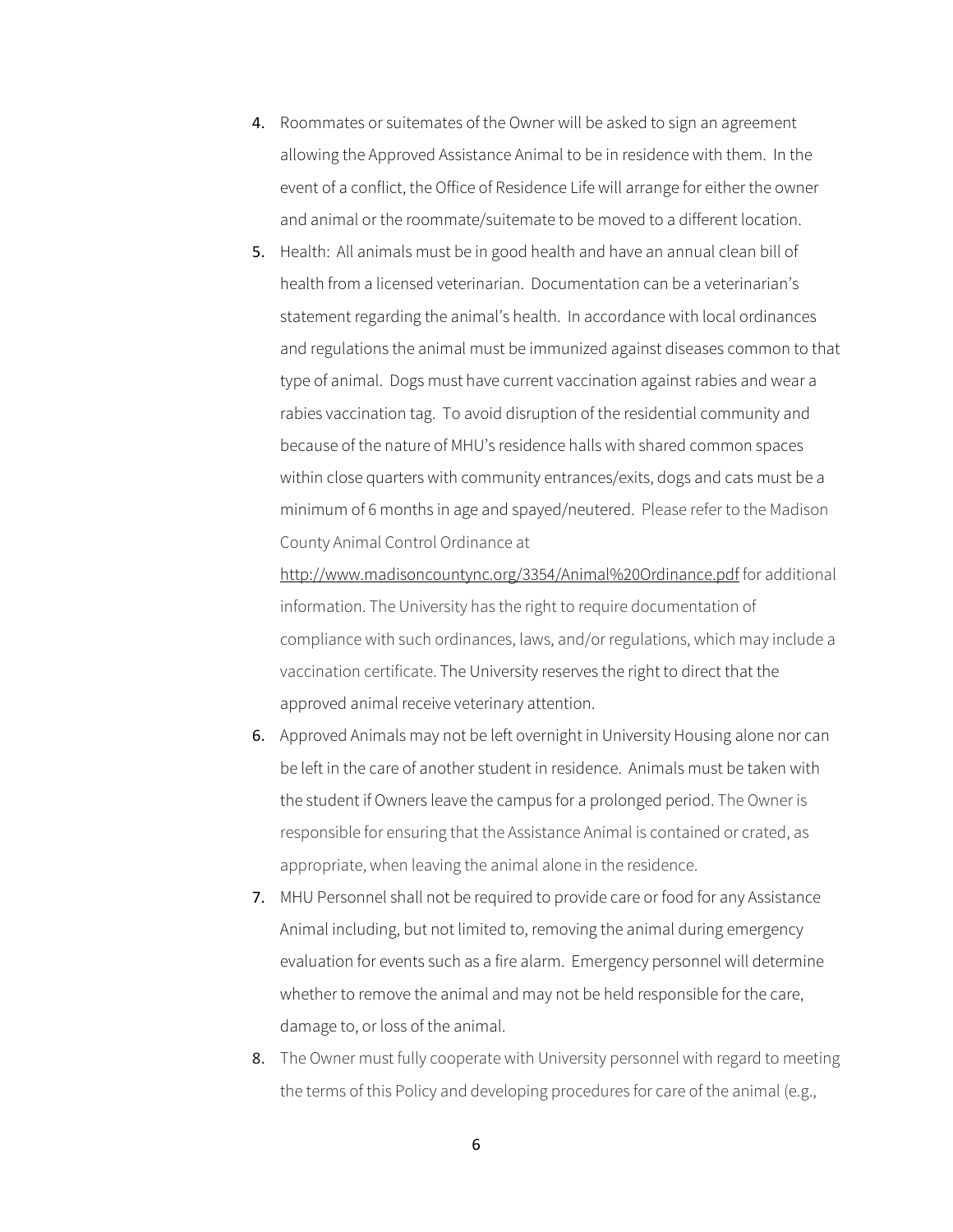cleaning the animal, feeding/watering the animal, designating an outdoor relief area, disposing of feces, etc.).

9. The individual must provide written consent for the Office of Disability Services to disclose information regarding the request for and presence of the Assistance Animal to those individuals who may be impacted by the presence of the animal including, but not limited to, Office of Residential Life personnel, Maintenance, Security, and potential and/or actual roommate(s)/neighbor(s). Such information shall be limited to information related to the animal and shall not include information related to the individual's disability.

Violation of the above responsibilities and guidelines may result in immediate removal of the animal from the University and may be reviewed through the Judicial Process. Should the Approved Animal be removed from the premises, the owner is expected to fulfill his/her housing obligations for the remainder of the housing contract. Any removal of the animal will be done in consultation with the Disability Services Coordinator and may be appealed to the Assistant Vice President for Student Development. The Owner will be afforded all rights of due process and appeal as outlined in that process.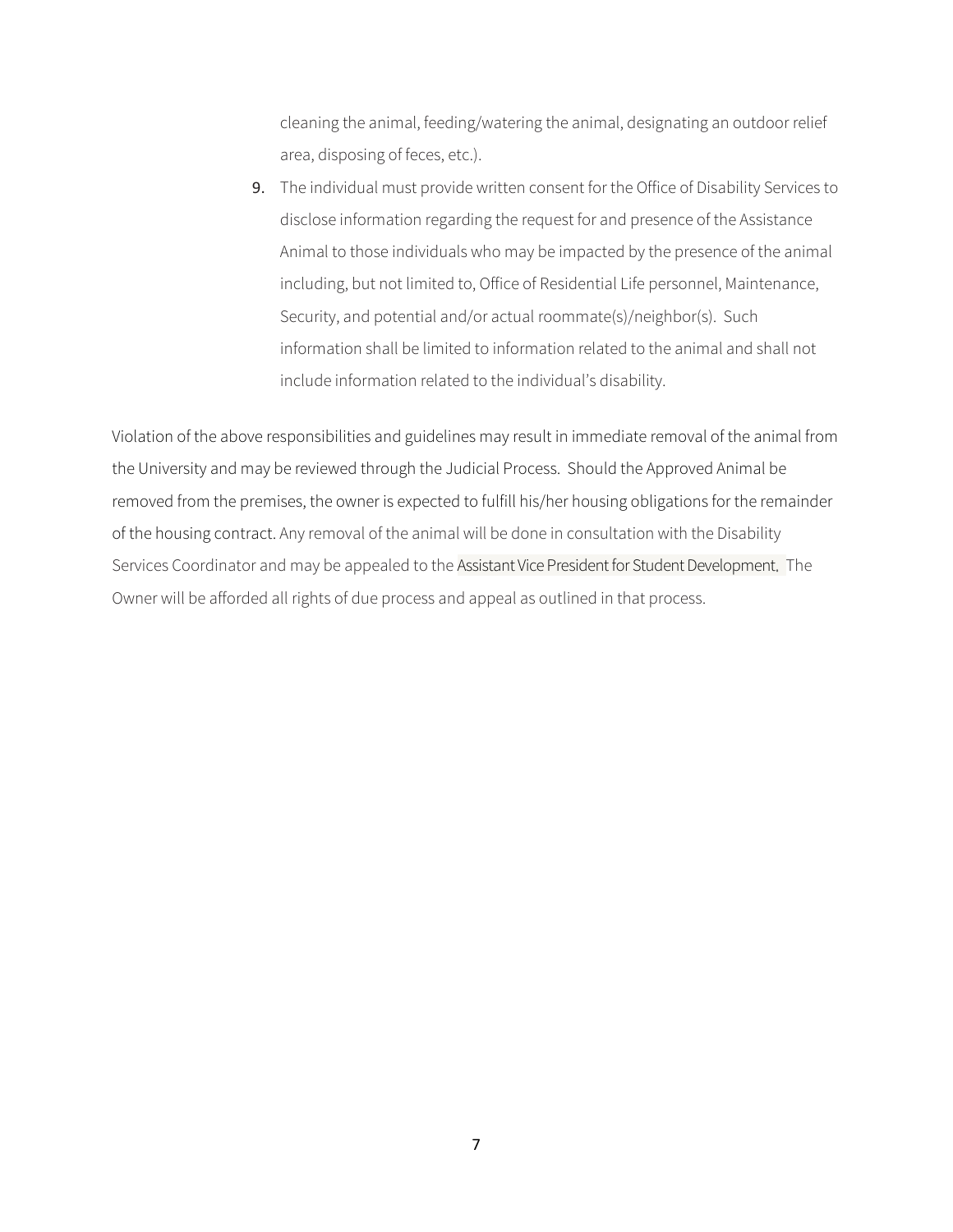# MHU Assistance Animal Owner Responsibilities and Guidelines Policy Acknowledgement and Release of Information Consent Form

 I have read and understand the MHU Assistance Animal Owner Responsibilities and Guidelines Policy and I agree to abide by the requirements applicable to Assistance Animals. I understand that if I fail to meet the requirements set forth in the Policy, MHU has the right to remove the Assistance Animal and I will be nonetheless required to fulfill my housing, academic, and all other obligations for the remainder of the housing contract.

I furthermore give permission to the Disability Services Office to disclose to others impacted by the presence of my Assistance Animal (e.g., Residence Life staff, potential and/or actual roommate(s)/neighbor(s) that I will be living with an animal as an accommodation. I understand that this information will be shared with the intent of preparing for the presence of the Assistance Animal and/or resolving any potential issues associated with the presence of the Assistance animal.

I further recognize that the presence of the Assistance Animal may be noticed by others visiting or residing in University Housing and agree that staff may acknowledge the presence of the animal, and explain that under certain circumstances Assistance Animals are permitted for persons with disabilities.

| Individual Signature | Date |
|----------------------|------|
|                      |      |

\_\_\_\_\_\_\_\_\_\_\_\_\_\_\_\_\_\_\_\_\_\_\_\_\_\_\_\_\_\_\_ \_\_\_\_\_\_\_\_\_\_\_\_\_\_\_\_\_\_\_\_

\_\_\_\_\_\_\_\_\_\_\_\_\_\_\_\_\_\_\_\_\_\_\_\_\_\_\_\_\_\_\_ \_\_\_\_\_\_\_\_\_\_\_\_\_\_\_\_\_\_\_\_\_

Disability Services Coordinator **Date**